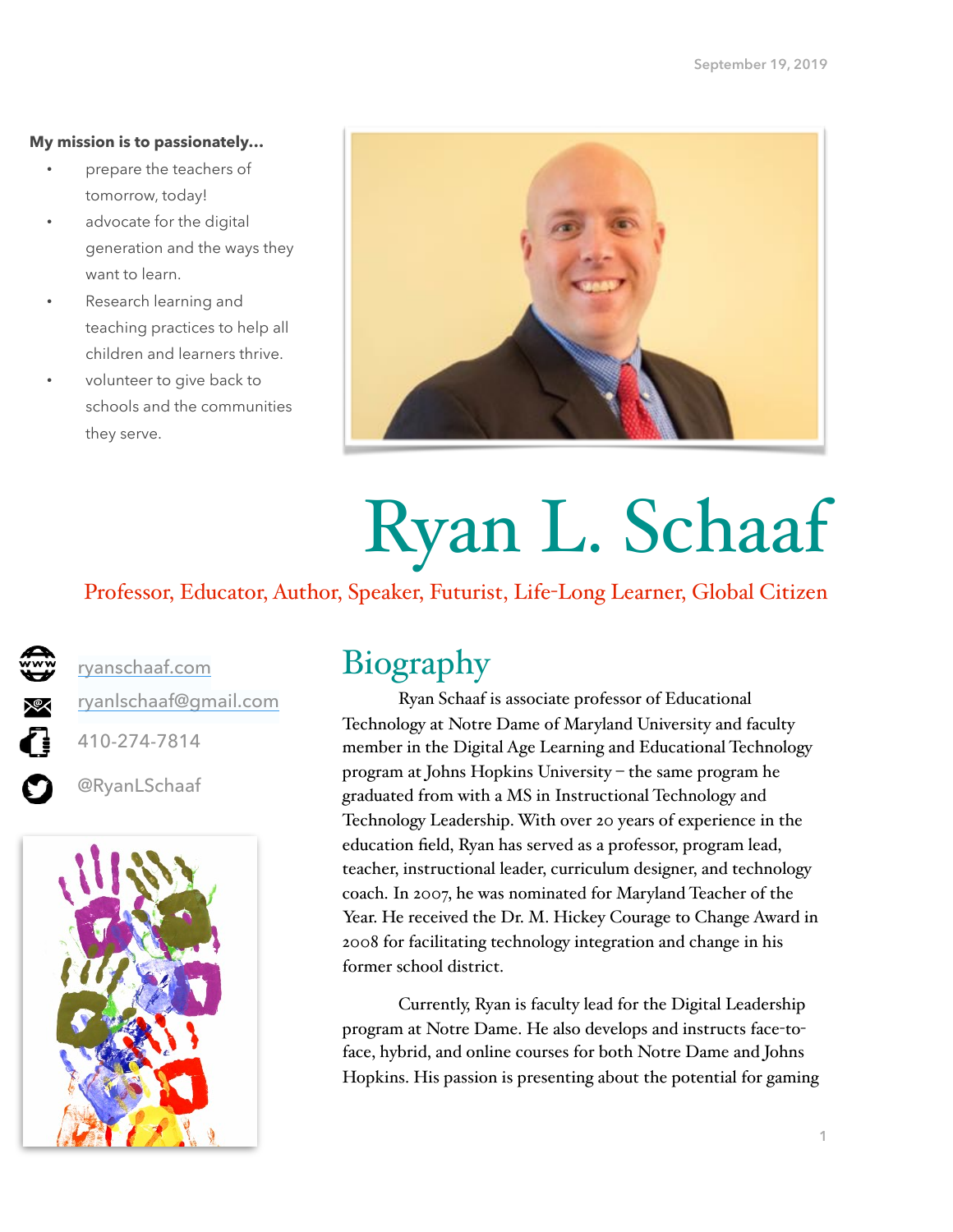

*"As educators, our challenge is not just to maintain what is or has been. Our job is also to shape what can be, what might be, what must be for the learners of today and tomorrow."* 



*"This is not about making students learn; it's about getting students to want to learn. Without motivation, there will be no learning. Answer this question: Would students choose to be in your classroom if they didn't have to be there?"* 

in the classroom, the characteristics of 21st-century learning, and emerging technologies and trends to improve education.

# Books & Publications

Ryan has published numerous research articles in the New Horizons for Learning Journal and the Canadian Journal of Action Research related to modern-day, digital learning. His first book, *[Making School a Game Worth Playing: Digital](https://us.corwin.com/en-us/nam/making-school-a-game-worth-playing/book243401)  [Games in the Classroom](https://us.corwin.com/en-us/nam/making-school-a-game-worth-playing/book243401)* was released in 2014 through Corwin Press. His second book, *[Using Digital Games as Assessment and](http://www.solution-tree.com/publisher/solution-tree/using-digital-games-as-assessment-and-instruction-tools-bkf666.html)  [Instruction Tools](http://www.solution-tree.com/publisher/solution-tree/using-digital-games-as-assessment-and-instruction-tools-bkf666.html)*, third book, *[Reinventing Learning for the](http://www.solution-tree.com/landing/)  Always-[On Generation: Strategies and Apps that Work](http://www.solution-tree.com/landing/)*, and fourth book, *[Game On: Using Digital Games to Transform Teaching,](https://www.solutiontree.com/topic/21)  [Learning, and Assessment](https://www.solutiontree.com/topic/21)* was released from Solution Tree Press. Finally*[, A Brief History of the Future of Education: Learning in the](https://us.corwin.com/en-us/nam/a-brief-history-of-the-future-of-education/book26594)  [Age of Disruptive Times](https://us.corwin.com/en-us/nam/a-brief-history-of-the-future-of-education/book26594)*, was recently released through Corwin Press.

*Reinventing Learning for the Always-On Generation* recently received an [IPPY Award](http://www.independentpublisher.com/ar) Silver Medal for its contributions as a resource book for educators.

# Presentation & Workshops

## The Future of Teaching and Learning

This series examines education as a futures business. Educators need to become futurists so they can move beyond their existing assumptions about teaching, learning, and assessment. The presentations outline a range of practical and explicit strategies that blend the best of what we currently do in the classroom with new approaches that address the changing realities of the modern world and modern students.These presentations can be customized for your organization to highlight global educational trends, instructional models of the future, and critical 21st-century learning skills.

## The Digital Generation

This series looks at the digital generation and the different way in which they learn. In an age of profound change, we face a fundamentally different kind of student. A student whose experiences, expectations and assumptions about the world they live in have already begun to force us to fundamentally rethink